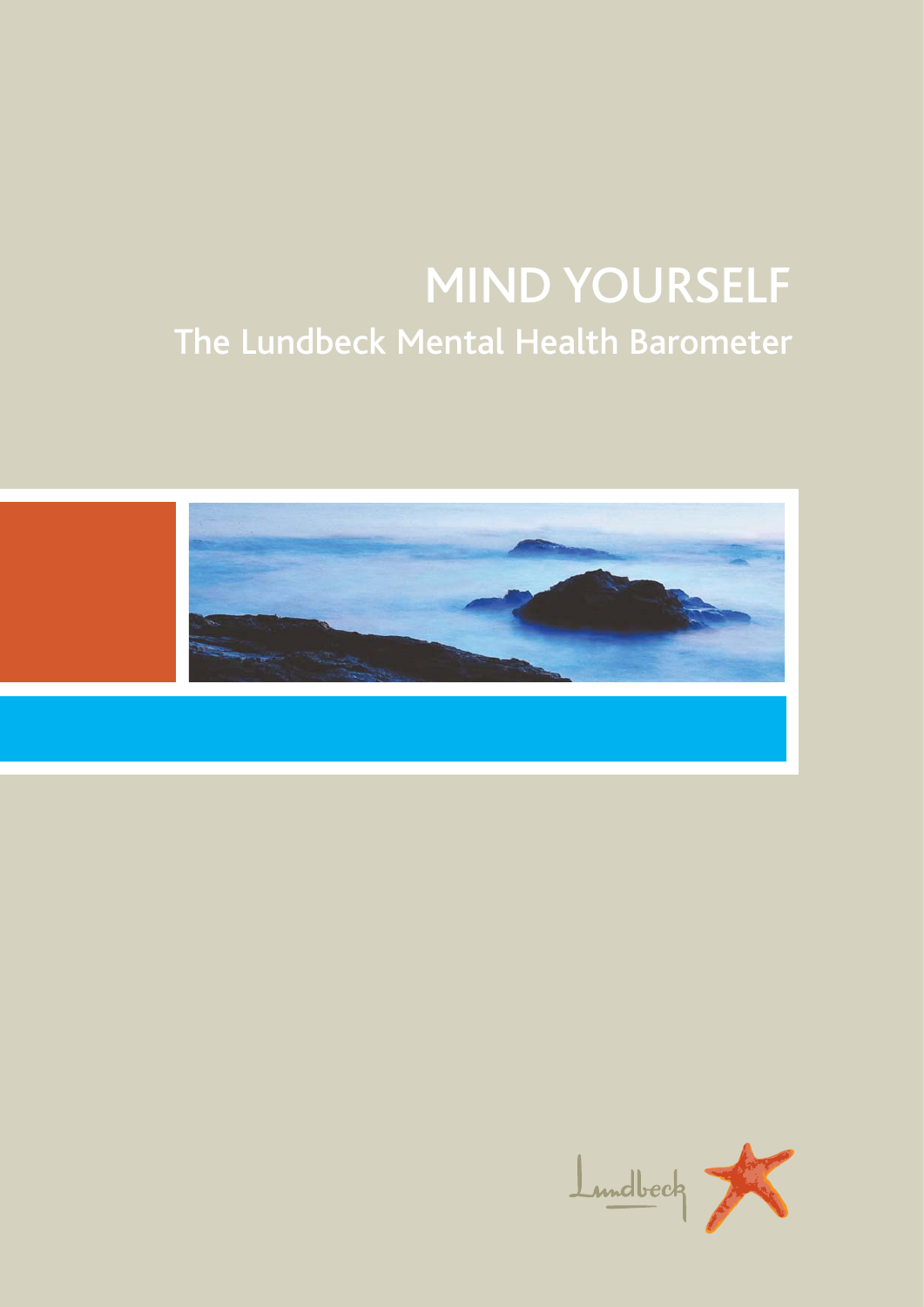"Action may not always bring happiness; but there is no happiness without action." Benjamin Disraeli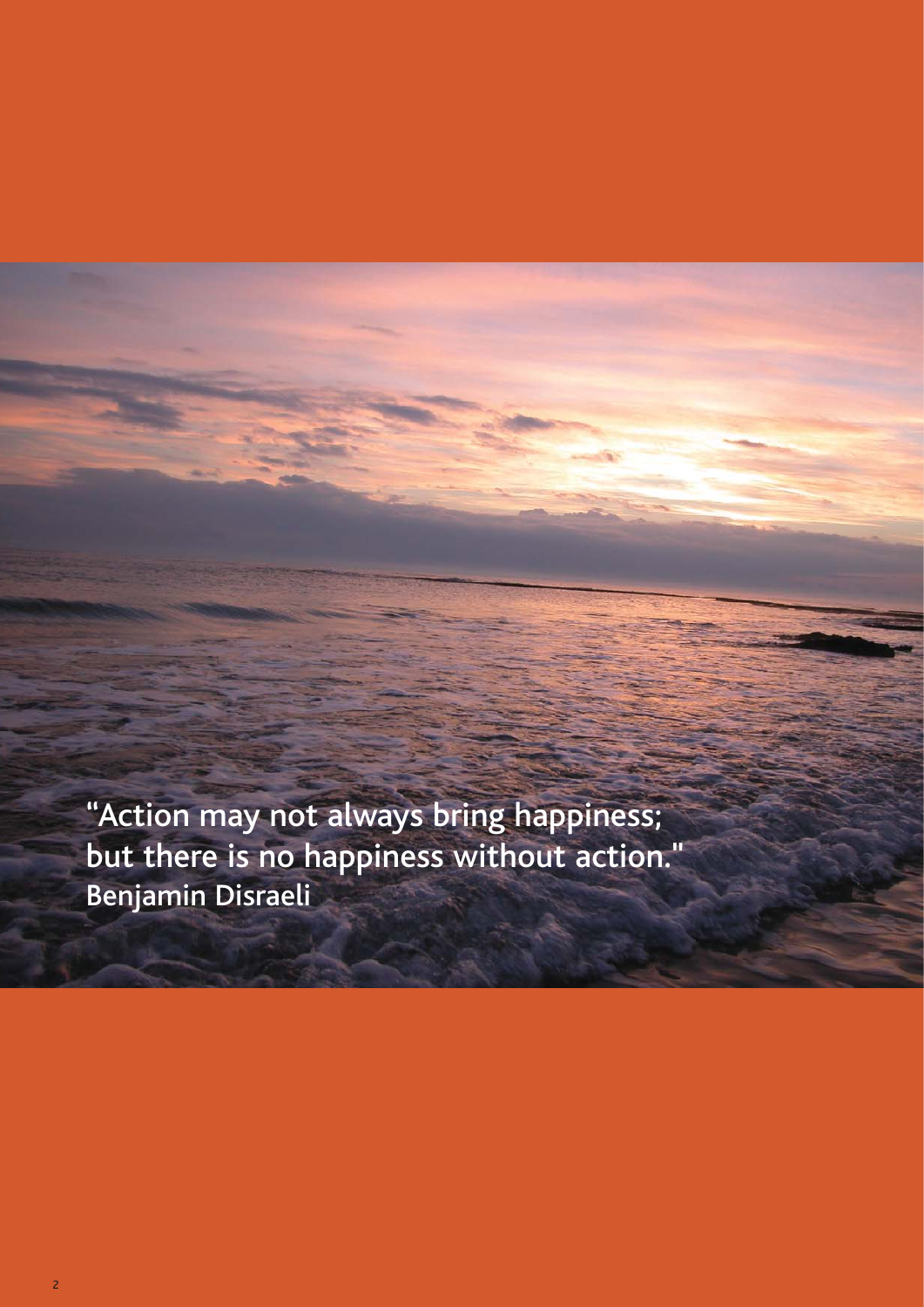

# **INTRODUCTION**

As specialists in psychiatry, Lundbeck is committed to education, through the provision of information, which will enhance the perception of people living with psychiatric conditions in the community. *Mind Yourself – The Lundbeck Mental Health Barometer*, was developed to investigate attitudes towards depression and anxiety disorder specifically, their perceived disruption to a person's daily life, and employer empathy towards the conditions.

The report, which is based on a nationally representative study, shows the different perceptions towards mental health among men and women, the young and old, as well as rural and urban communities. A great deal of misunderstanding and confusion continues to surround all areas of mental health, indicating a great deal of work remains in helping to break down the stigma surrounding conditions such as depression.

It is estimated that over 300,000 people in Ireland have depression. Unfortunately, depression, or any other psychiatric condition, is an illness often whispered about, or discussed behind closed doors. However, we in Lundbeck hope that this report will assist in opening dialogue among people on the subject, ultimately leading to an understanding that any medical condition of the mind should never leave a person feeling isolated, lonely or vulnerable in society.

**Ms Eithne Boyan,** Managing Director, Lundbeck Ireland Ltd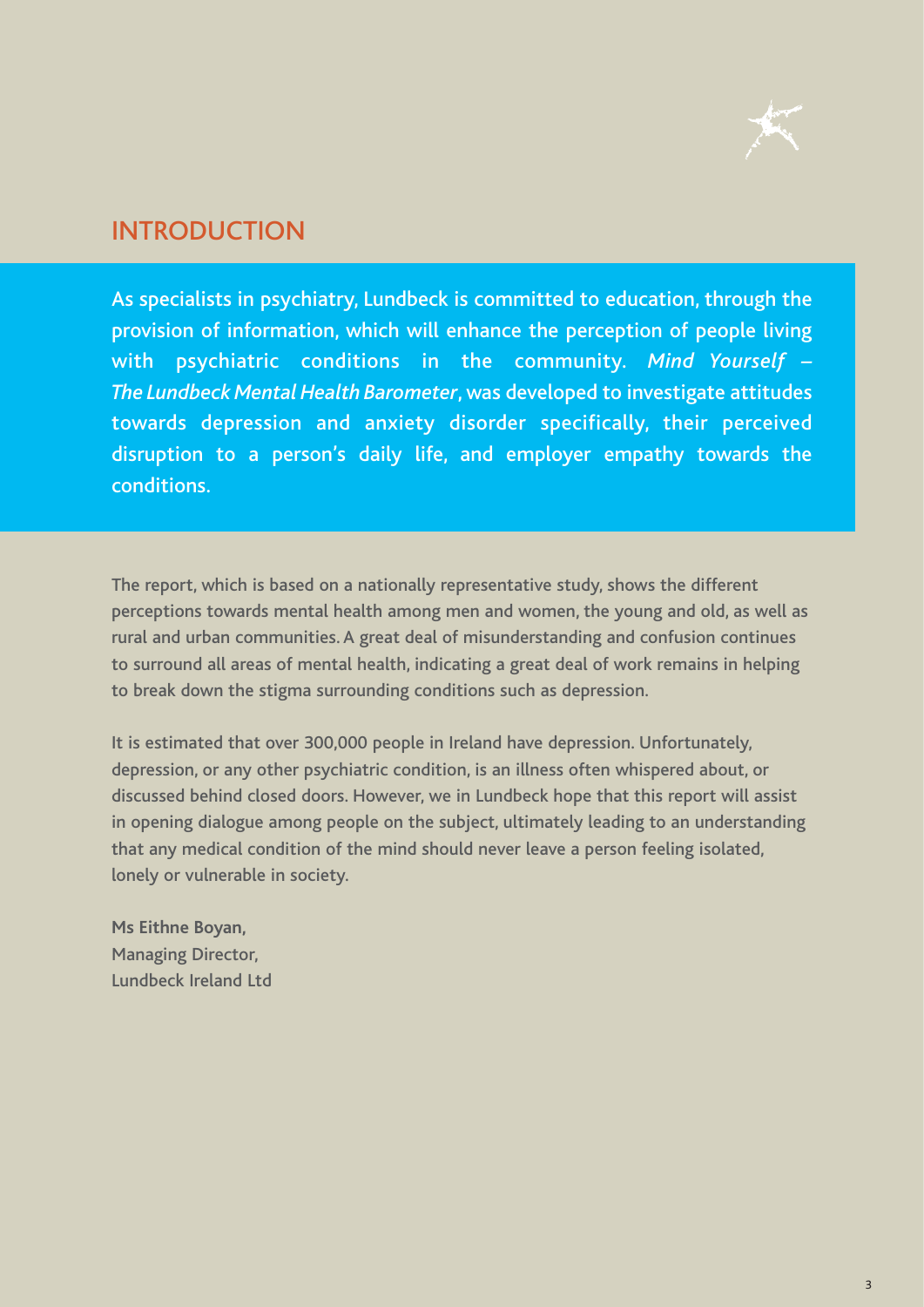# FORWARD

*Mind Yourself – The Lundbeck Mental Health Barometer* is fascinating as it provides us with an insight into Irish perceptions towards certain areas of mental health. The World Health Organisation has estimated that depressive illness will be ranked as the second most disabling medical disorder by 2010.

Depression is a condition that is characterised by feeling unhappy most of the time, a loss of interest in life, feeling anxious, agitated or irritable, feeling guilty, feeling tired a lot of the time, low energy levels and many more. Similar to any other medical condition, if left untreated, the symptoms of depression will persist or worsen which is why treatment is essential.

A person who believes they are experiencing depression should talk to their GP to seek advice. If diagnosed with depression, this can in most cases be effectively treated with medicines and cognitive behavioural therapy.

**Professor Timothy Dinan,** Consultant Psychiatrist, Cork University Hospital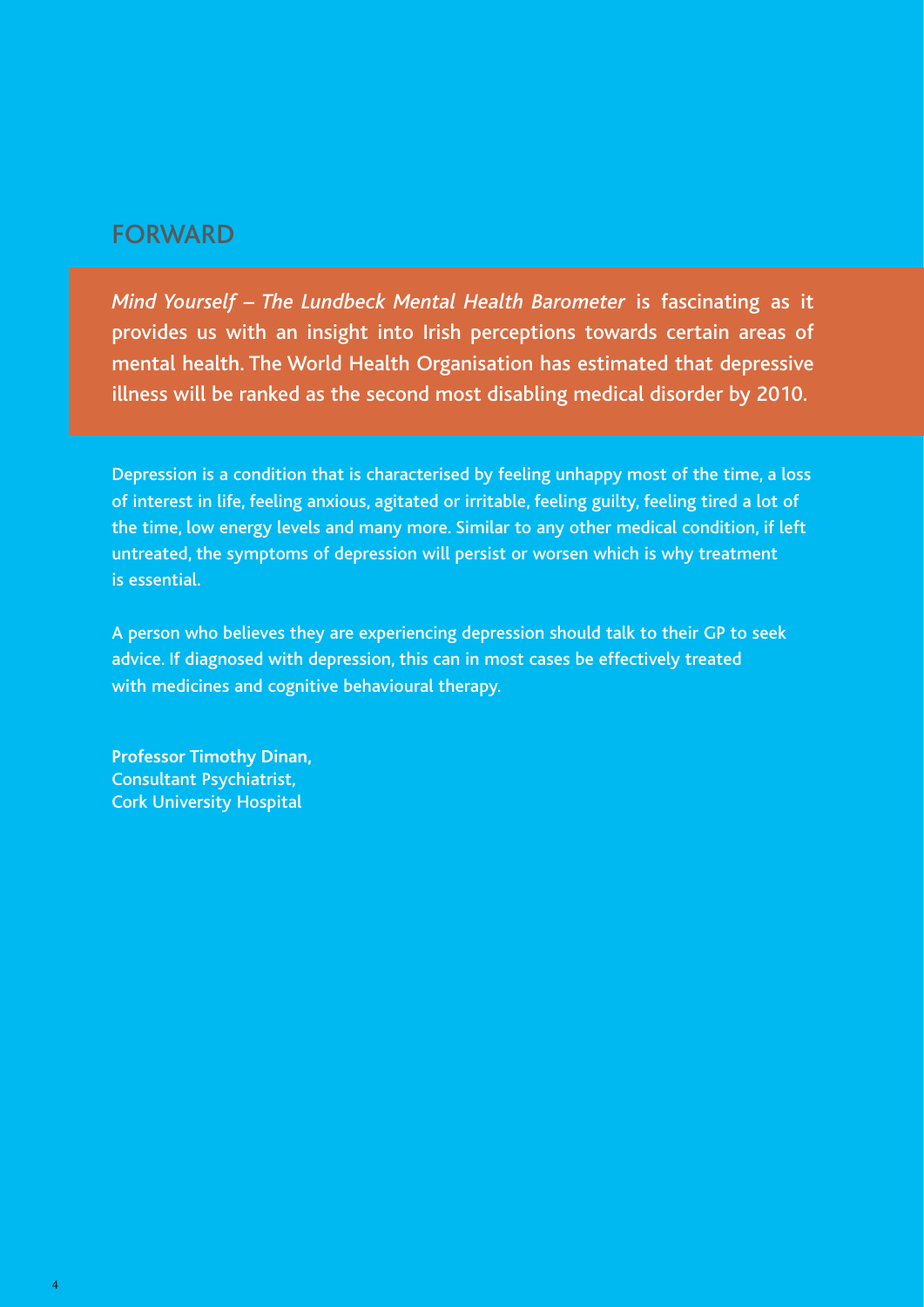# **Stigma and Mental Health**

When mental health and other medical conditions were compared in terms of the perceived social stigma it is interesting to note that the 3 mental health conditions scored highest. 75% of people believe there was a lot/some social stigma attached to schizophrenia, depression (60%) and anxiety (42%) compared to Alzheimer's Disease (39%), Parkinson's Disease, cancer (18%), heart disease (15%), arthritis (13%), diabetes (10%) and asthma (9%).

57% of people who had experienced depression personally believed there was a lot/some social stigma attached to having the condition. In comparison, of those who had experienced anxiety, nearly 10% less believe there is a lot/ some social stigma attached to the condition at 46%. 65% who had ever suffered from anxiety disorder believed anxiety was an element of depression.



#### **An Overview of Depression in Ireland**

16% of the population know a family member or friend with depression, with a further 5% claiming to experience it personally, which contrasts with official figures that over 300,000 people have depression in Ireland. It seems the incidence of depression is under-reported in this instance, indicating that people are reluctant to admit to having the condition.

Women claim to experience depression more than men, with two women for every one man claiming to have personally suffered from the condition. Furthermore, women also seem to be more aware, or at least know of more people with depression when compared to men with 18% of women versus 13% of men having a family member or friend with depression.

Lower socio economic groups and farmers claim to have personally experienced or know a family member or friend with depression 19% respectively, compared to 16% of higher socio economic groups. In addition, those over 35 have a higher personal or family/friend incidence of depression (approximately 20%) when compared with those between 15-24 (12%) and 25-34 (15%).

| AILMENTS EXPERIENCE X DEMOGRAPHICS |                   |               |      |                          |                             |    |    |                |                          |                |           |       |                    |      |
|------------------------------------|-------------------|---------------|------|--------------------------|-----------------------------|----|----|----------------|--------------------------|----------------|-----------|-------|--------------------|------|
|                                    | <b>GENDER</b>     |               |      |                          | AGE                         |    |    |                |                          | <b>CLASS</b>   |           |       | <b>AREA</b>        |      |
|                                    |                   |               |      | <b>Total Male Female</b> | 15-24 25-34 35-49 50-64 65+ |    |    |                |                          |                | ABC1 C2DE | – F ⊵ | <b>Urban Rural</b> |      |
|                                    |                   | $\frac{9}{6}$ | $\%$ | %                        | %                           | %  | %  | %              | %                        | %              | %         | $\%$  | $\%$               | $\%$ |
| <b>DEPRESSION</b>                  | Family/Friend     | 16            | 13   | <b>18</b>                | 11                          | 13 | 19 | 17             | 19                       | 15             | 16        | 17    | 14                 | 18   |
|                                    | Personally        | 5             | 3    | 6                        | 3                           | 5  | 5  | 7 <sup>7</sup> | $\overline{\phantom{a}}$ | $\overline{4}$ | 6         | 5     | $\overline{4}$     | 6    |
|                                    | F/F or Personally | 18            | 14   | 21                       | $12 \overline{ }$           | 15 | 21 | 20             | 20                       | 16             | 19        | 19    | 16                 | 20   |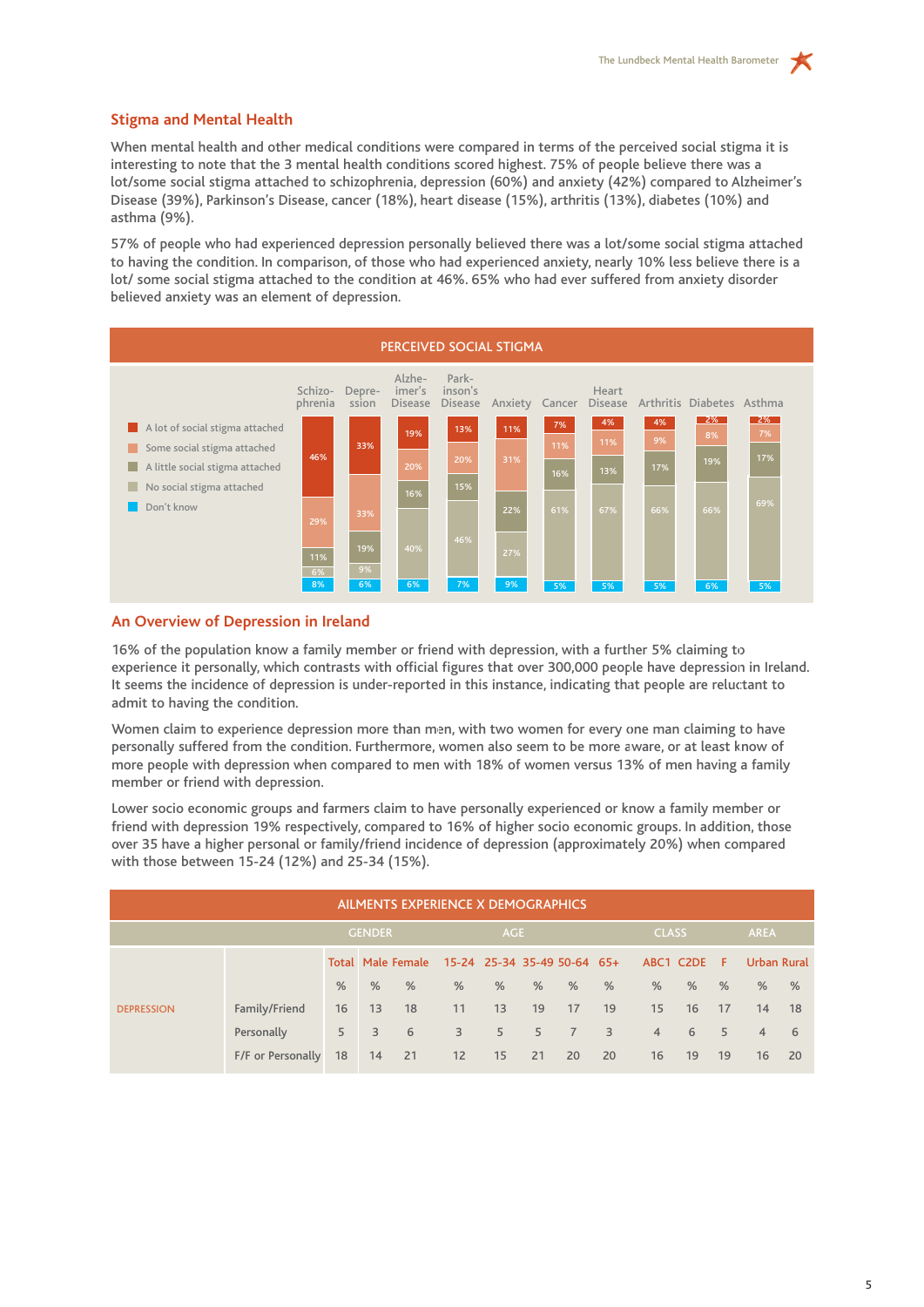

### **Ease of Talking about Depression**

When asked how easy it is to discuss depression, 91% of Irish people believe it is important for depression to be openly discussed but 7 out of 10 said that it was not an easy topic to talk about. This again indicates that there is an ongoing stigma attached to depression which prohibits an openness which could help people deal with the condition.

Of interest is that the highest population group surveyed who said that they would find depression difficult to discuss were those who experienced depression personally. 41% said depression was not at all easy to discuss, 32% said it was not very easy to discuss with only 27% saying they would find depression easy to discuss.

Unsurprisingly, women would find discussing depression easier (18%) when compared to men (13%). Those between 35 - 49 claim they would find it difficult to discuss above all other age groups at 80%, compared to 66% under 25, 76% between 25-34, 77% between 50-64, and 70% 65 and over.

Possibly of surprise is that 64% would find depression a difficult subject to discuss with a doctor or health professional but not surprisingly, a further 62% claim it would be embarrassing to talk to a friend about.

38% of people who had depression found it difficult to discuss with others and the age group most embarrassed to discuss depression with others are those between 15-24 (30%) and 25-34 (25%). The group that would score highest when finding it difficult to talk to a doctor or health professional about depression are those aged 50-64 (29%).



#### **Awareness of Depression**

When discussing depression with those who personally experienced the condition, or knew of a family member with it, only 14% claim that many people would have been aware that they or a family member had depression. A further 44% believe some people would have known, 23% said few would have been aware and 8% stated that nobody would have known about their/family depression. Again, this highlights the lack of confidence in discussing this illness.

Interestingly, 61% of men say that people would have been aware of their/family depression versus 55% of women. Similar to finding depression difficult to discuss, only 20%, or 1 in 5 people between 35-49, said that many people would have been aware of their/family member having depression, indicating that there is the lowest openness among this age group.

16% of higher socio-economic groups versus 11% of lower socio-economic groups said that many people would have been aware of their/family member's depression. In addition, 16% of those in rural, compared to 12% of people in urban areas, believe that many would have been aware of their/family depression. Furthermore, 11% of people in urban areas state that nobody would have been aware of the depression versus 6% of people in rural areas.

Similar to previous patterns, of the men and women surveyed who had experienced depression personally, only 10% believe that many would have been aware of their depression, 41% think that some would have known, 27% think that very few would have been very aware and 18% state that nobody would have known of their depression, indicating that one fifth of people with depression manage their condition without the knowledge and support of friends or family members.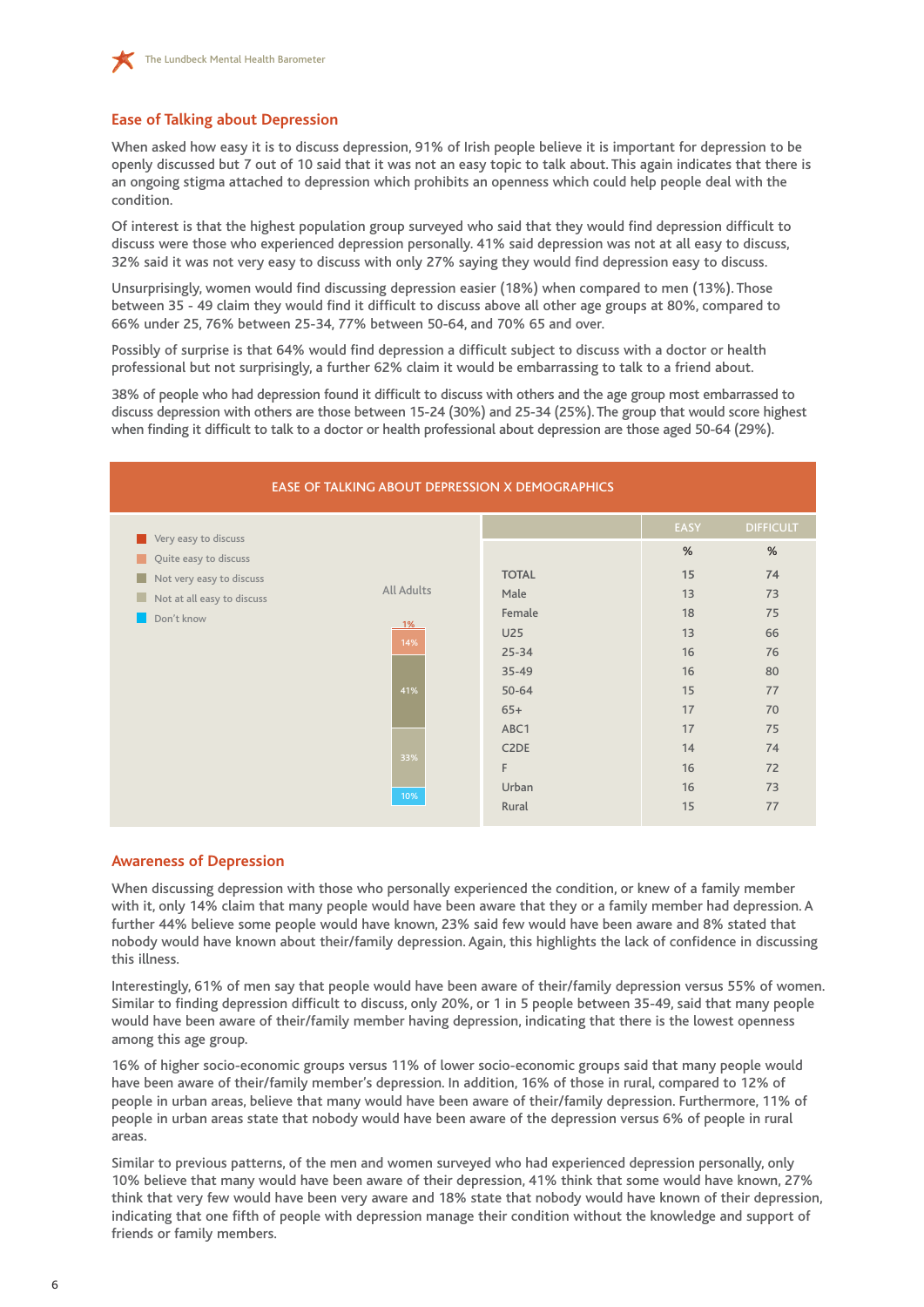

# GENERAL AWARENESS OF DEPRESSION IN FAMILY X CLASS & AREA



#### GENERAL AWARENESS OF DEPRESSION IN FAMILY X SUFFERER

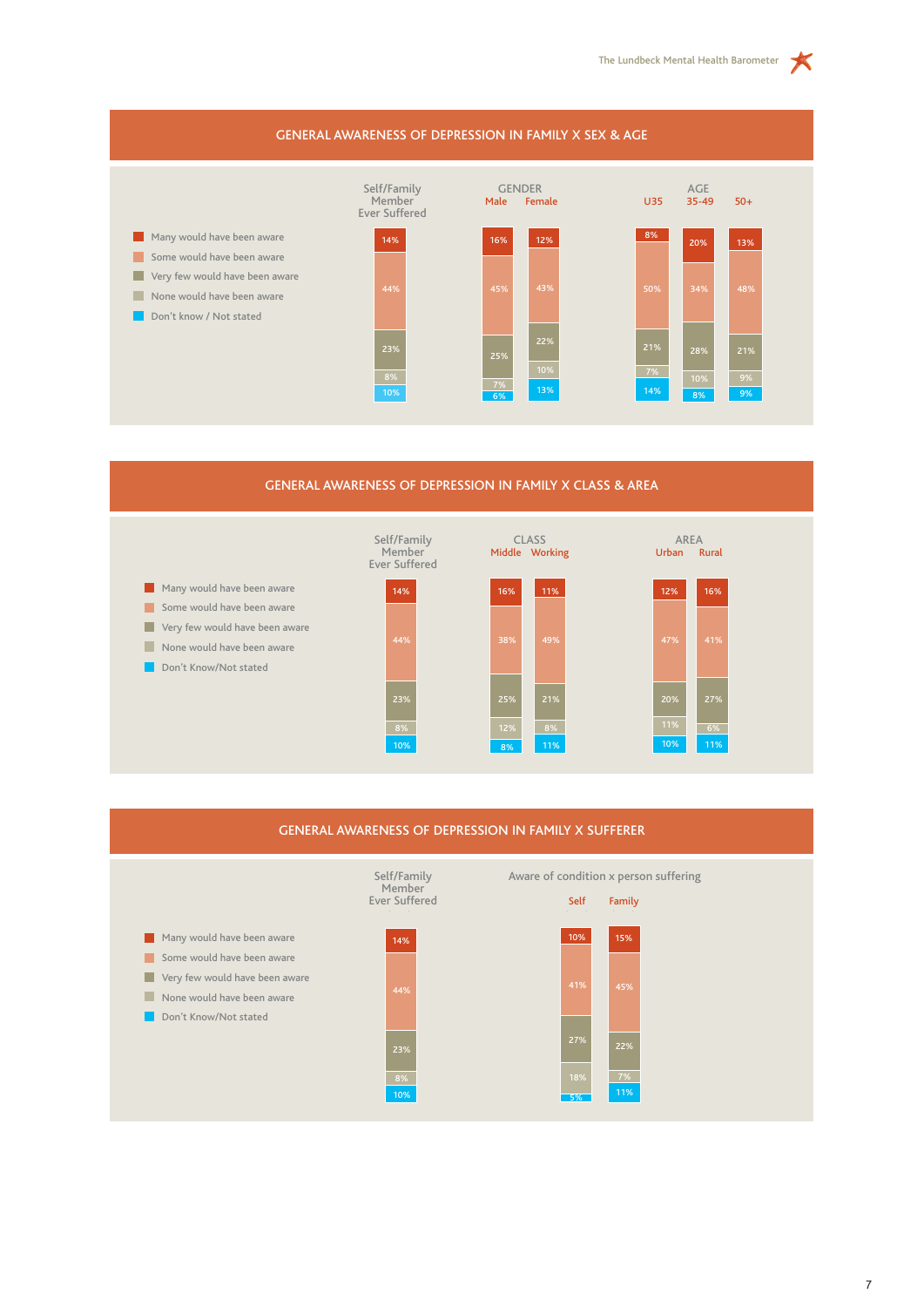

#### **Attitudes to Depression**

88% believe that depression is a very common condition in Ireland. Of this 88%, just over half of women (54%) believe depression is very common in Ireland compared to 47% of men.

Interestingly, 75% of those surveyed believe that men and women deal with depression differently. While 83% agree that having depression necessitates visits to a psychiatrist or counsellor, 55% would think depression is readily treated with medication.

Just over 20% of people believed that depression is more of a 'female than male' condition, with 24% believing it is a state of mind and not really an illness at all. It is important to note that 63% of people surveyed recognised that depression is a medical condition and not simply a 'state of mind'.

58% of women surveyed versus 49% of men thought it was important for depression to be openly discussed.

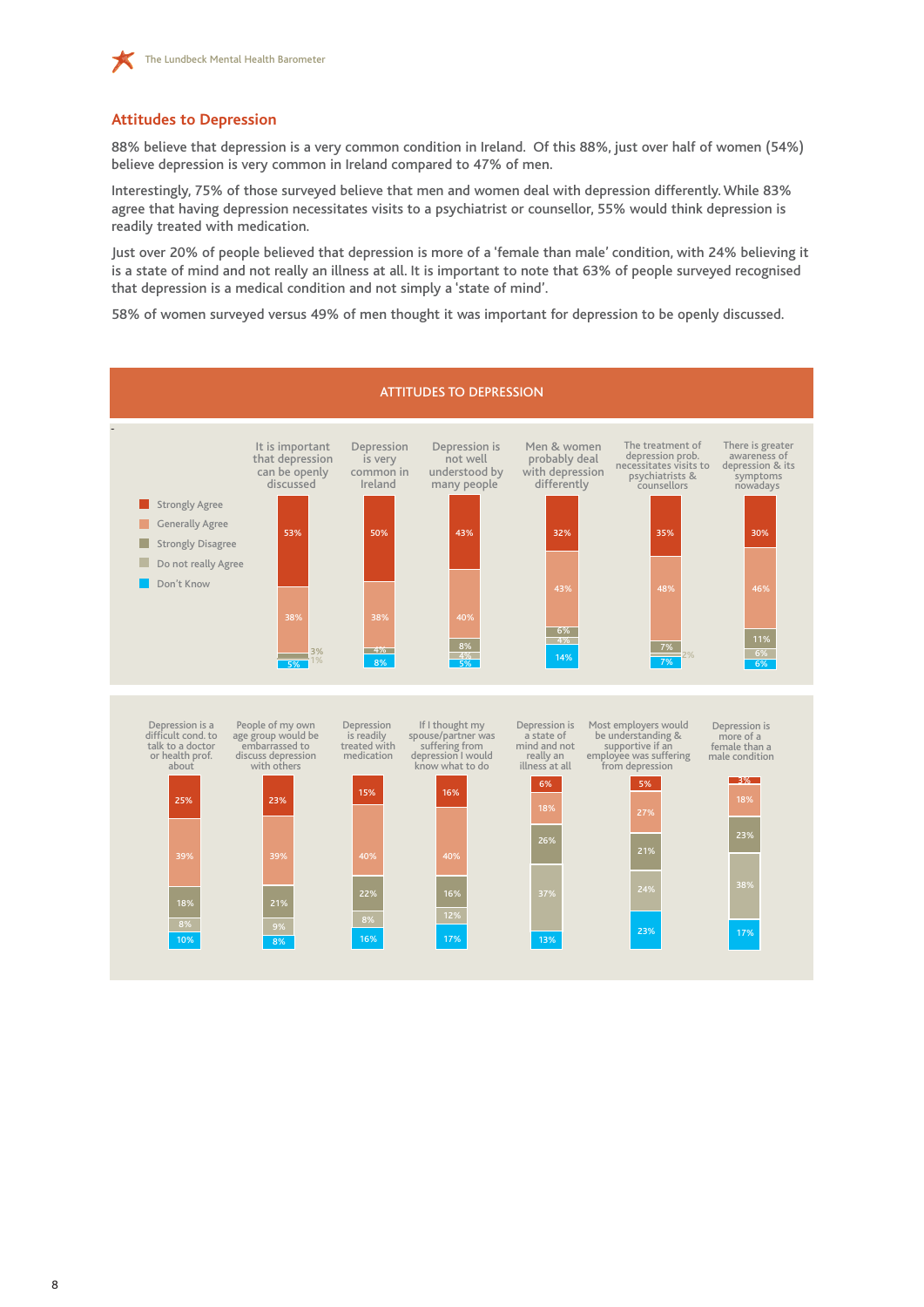$\star$ 

# **Disruptiveness of Depression**

When asked about the disruptiveness of certain medical conditions, Irish people ranked depression highly. In order of perceived disruptiveness, Alzheimer's Disease scored the highest at 79%, schizophrenia (74%), cancer and Parkinson's Disease(69%), depression was comparatively high at 64%, followed by heart disease (54%), anxiety disorder (35%), arthritis (33%), diabetes (18%) and asthma (17%). It is interesting that people placed depression alongside serious medical conditions such as Parkinson's Disease and cancer, when depression can be managed effectively with medication and/or psychotherapy, allowing those with the condition to lead a normal life. Of the people who have experienced depression personally, 81% claimed it was very disruptive.



## **Depression & Confidentiality**

76% of people surveyed who had experienced depression had consulted with a GP about their depression, with 80% of the population saying they would consult with their GP if they or a family member had depression. 19% of people with depression said they would consult with a counsellor and 12% the internet or a website. Of those surveyed who were asked where they would consult for information if a family member had depression, 10% said they would talk to a counsellor and only 3% said they would seek information on the internet or from a website.

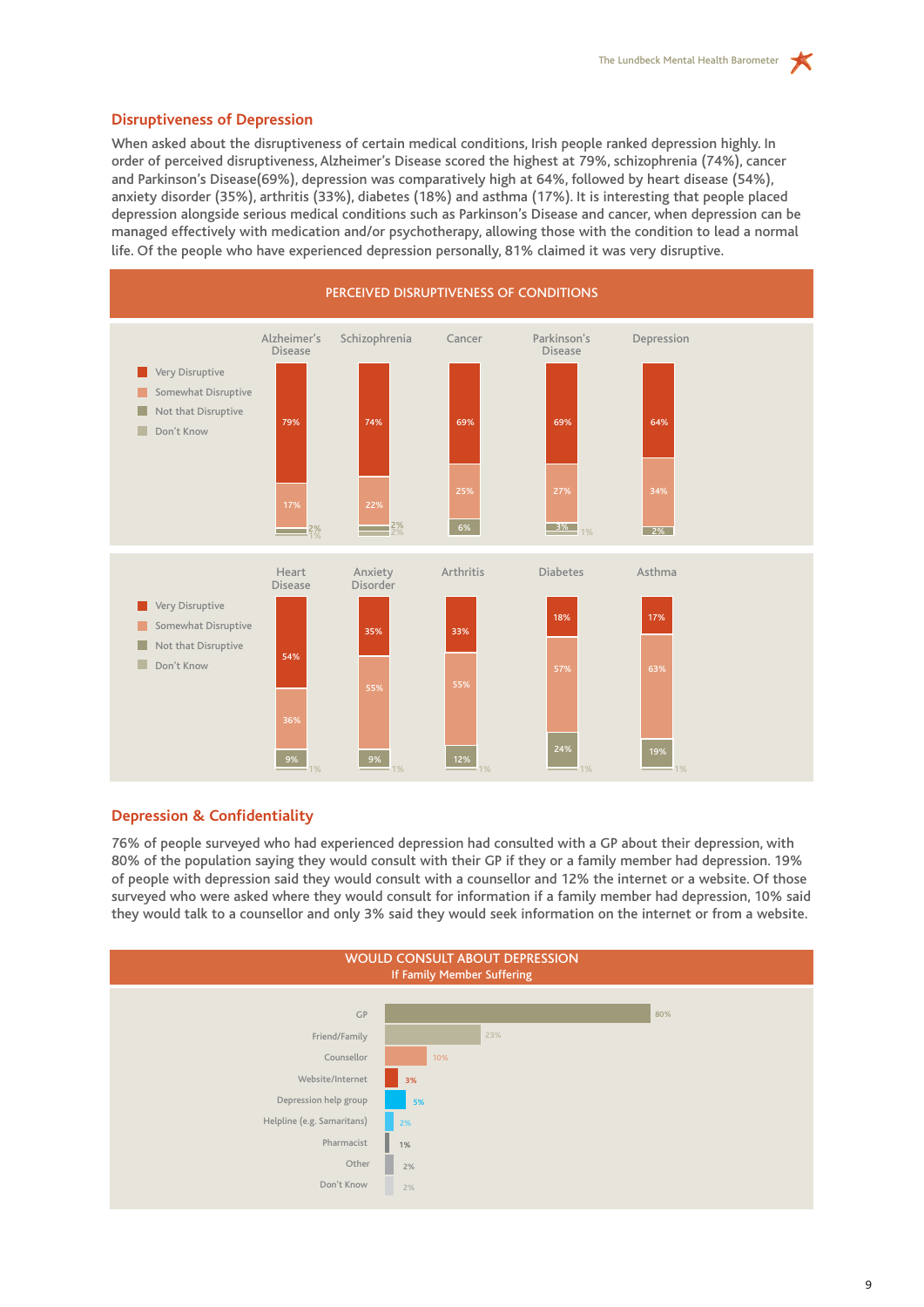

## **Employers and Mental Health**

When asked if most employers would be understanding and supportive if an employee was suffering with depression, 5% of people strongly agreed and 27% generally agreed, leaving 68% unsure or disagreeing about employers being understanding or supportive of depression in the workplace.

When asked the same regarding anxiety, there was a similar response with 4% of people strongly agreeing, and 24% generally agreeing that an employer would be understanding/supportive, leaving 72% unsure or disagreeing that an employer would be understanding/supportive of an employee with anxiety disorder.

When asked if employers would be tolerant rather than understanding or supportive, only 28% of men and 27% of women thought their employer would be very or quite tolerant of their depression. This means that 72% of men and 71% of women would disagree or be unsure if their employer would be supportive if they had depression.

It is interesting to note that 36% of full time employees believe employers would be very or quite tolerant of depression in the workplace compared with 33% of part time workers, 26% of the self-employed, 23% of students, 19% of people working in the home, 16% of those retired and 15% of the unemployed.

Those aged 25-34 had the greatest faith in employers with 35% believing their employer would be very or quite tolerant followed by 28% of 34-49, 27% of 50-64, 26% of 15-24 and 16% of those 65 years old and over. However, there still remains a high level of distrust among all, that employers would be tolerant of employees experiencing a period of depression.



#### **Anxiety**

90% of people believed that having anxiety disorder would be very or somewhat disruptive to their life. 37% of women versus 33% of men thought it would be very disruptive as well as 41% of people aged 35-49, 38% of people aged 50-64, 35% of those aged 65 and over, 30% of those under 25 and finally 29% of those aged 25-34.

When asked if anxiety disorder was a condition separate to depression 26% thought anxiety disorder is separate, 39% thought it was an element of depression and 35% were unsure.

86% of Irish people believe it is important for anxiety to be openly discussed. A further 52% believe that anxiety is a very common condition in Ireland and 49% think there is greater awareness of anxiety and its symptoms nowadays, although 36% feel that it is not really that well understood by people.

Interestingly, 65% of those surveyed believe that men and women deal with anxiety differently. While 69% agree that having anxiety necessitates visits to a psychiatrist or counsellor, only 41% would think anxiety is readily treated with medication.

50% would find anxiety a difficult subject to discuss with a doctor or health professional with a further 56% claiming it would be embarrassing to talk to a friend about.

21% of people believed that anxiety was more of a 'female than male' condition, with 29% believing it was a state of mind and not really an illness at all. 43% of women surveyed versus 36% of men thought it was important for anxiety to be openly discussed.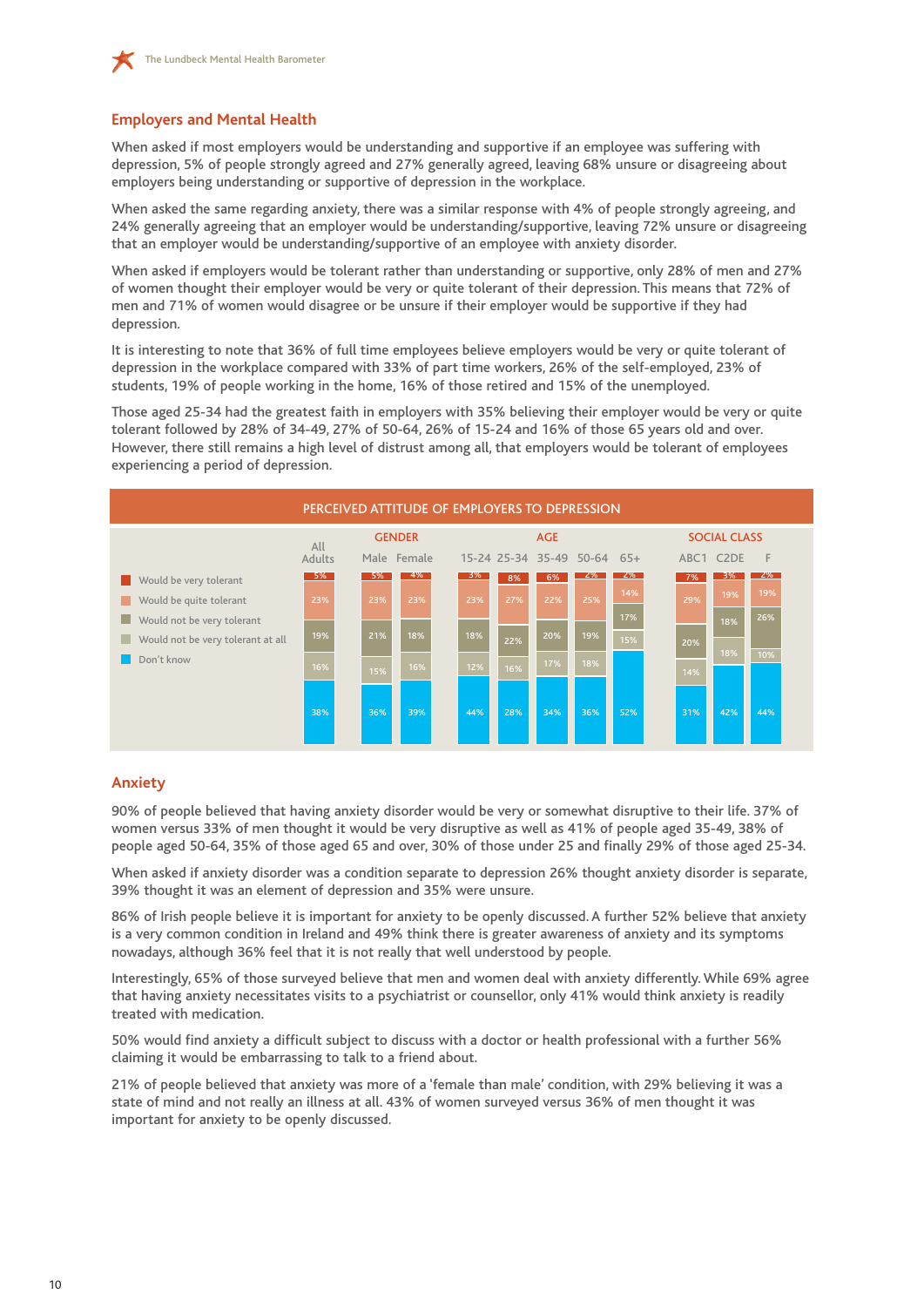| PERCEIVED DISRUPTIVENESS OF ANXIETY DISORDER                                                                                  |                                                                                                     |                                                          |  |  |  |  |  |
|-------------------------------------------------------------------------------------------------------------------------------|-----------------------------------------------------------------------------------------------------|----------------------------------------------------------|--|--|--|--|--|
|                                                                                                                               | <b>VERY DISRUPTIVE</b>                                                                              |                                                          |  |  |  |  |  |
|                                                                                                                               |                                                                                                     | <b>Anxiety Disorder</b>                                  |  |  |  |  |  |
| Anxiety<br><b>Disorder</b><br>Very Disruptive<br>Somewhat Disruptive<br>35%<br>Not that Disruptive<br>L.<br>Don't Know<br>55% | Total<br>Male<br>Female<br><b>U25</b><br>$25 - 34$<br>35-49<br>$50 - 64$<br>$65+$<br>Urban<br>Rural | 35<br>33<br>37<br>30<br>29<br>41<br>38<br>35<br>36<br>33 |  |  |  |  |  |
| 9%<br>1%                                                                                                                      | Ever had<br>Friends had<br>Personally/ friends had                                                  | 49<br>49<br>48                                           |  |  |  |  |  |

#### **Stress**

34% of Irish people claim to experience stress when asked to consider all aspects of life. 39% of women and 30% of men experience stress with the greatest levels appearing in Dublin (44%) in comparison to the rest of Leinster (32%), Munster (31%) and Connacht & Ulster (27%). More specifically 37% of people living in urban areas versus 30% in rural areas claim to experience stress.

36% of higher socio-economic groups, 35% of lower socio-economic groups and 23% of farmers say they experience stress. In terms of age profile, people between 25-34 (40%) and 35-49 (41%) experience the highest level of stress when compared to other age groups.

People who experience depression or anxiety are also more likely to have higher levels of stress. 77% of people with depression and 74% of people with anxiety disorder claim to experience stress.